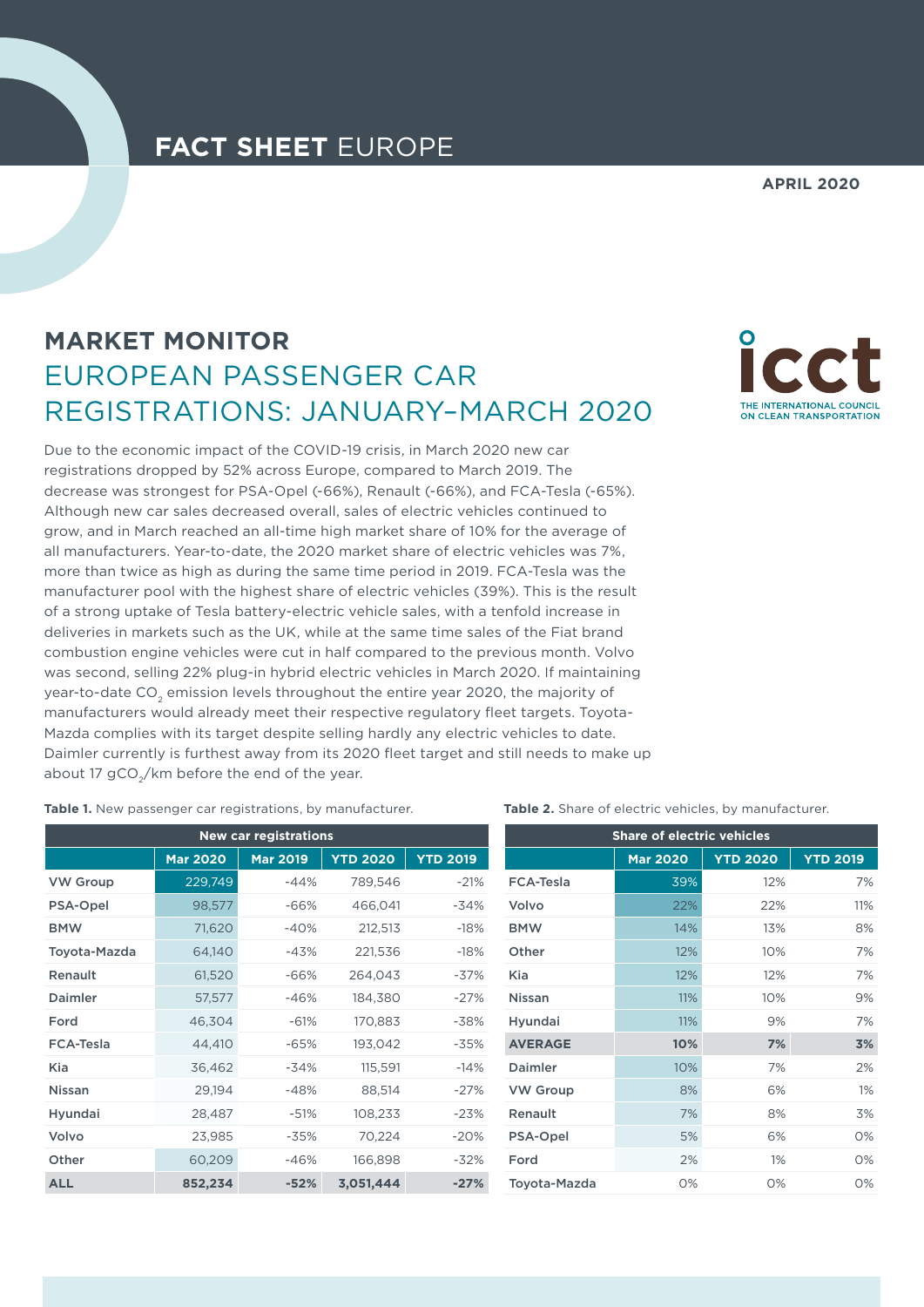| Table 3. New passenger car fleet average CO <sub>2</sub> emission level, by manufacturer <sup>*</sup> . |  |  |
|---------------------------------------------------------------------------------------------------------|--|--|
|---------------------------------------------------------------------------------------------------------|--|--|

| New car fleet average CO <sub>2</sub> (in g/km) |               |                 |             |                 |     |                           |     |                    |             |                   |                |
|-------------------------------------------------|---------------|-----------------|-------------|-----------------|-----|---------------------------|-----|--------------------|-------------|-------------------|----------------|
|                                                 | <b>Target</b> | <b>Mar 2020</b> |             | <b>YTD 2020</b> |     | <b>Compliance credits</b> |     | <b>Status 2020</b> | Target 2020 | <b>Target gap</b> |                |
| gap                                             | <b>WLTP</b>   | <b>NEDC</b>     | <b>WLTP</b> | <b>NEDC</b>     | PI  | EC.                       | SC. | <b>NEDC</b>        | <b>NEDC</b> | <b>NEDC</b>       |                |
| <b>PSA-Opel</b>                                 | $-7%$         | 117             | 94          | 114             | 92  | 3.0                       | 0.0 | 4.5                | 85          | 91                | $-7$           |
| <b>Nissan</b>                                   | $-6%$         | 125             | 101         | 124             | 100 | 3.0                       | 0.0 | 7.5                | 89          | 95                | $-5$           |
| Toyota-Mazda                                    | $-4%$         | 117             | 95          | 115             | 94  | 3.0                       | 0.0 | O.1                | 91          | 94                | $-3$           |
| <b>FCA-Tesla</b>                                | $-3%$         | 89              | 75          | 118             | 100 | 3.0                       | 0.0 | 7.5                | 89          | 92                | $-2$           |
| Volvo                                           | $-3%$         | 143             | 117         | 142             | 115 | 3.0                       | 0.0 | 7.5                | 105         | 108               | $-3$           |
| <b>BMW</b>                                      | $-2%$         | 134             | 110         | 135             | 111 | 3.0                       | 0.3 | 7.5                | 100         | 102               | $-2$           |
| Renault                                         | $-1%$         | 123             | 104         | 120             | 101 | 3.0                       | 0.0 | 7.5                | 91          | 92                | $-1$           |
| <b>AVERAGE</b>                                  | 2%            | 129             | 106         | 128             | 106 | 3.0                       | 0.1 | 5.4                | 97          | 95                | $\overline{2}$ |
| Kia                                             | 3%            | 128             | 110         | 125             | 108 | 3.0                       | 0.0 | 7.5                | 97          | 94                | $\overline{3}$ |
| Ford                                            | 6%            | 130             | 105         | 131             | 106 | 3.0                       | 0.0 | 0.6                | 102         | 96                | 6              |
| Hyundai                                         | 6%            | 125             | 109         | 126             | 109 | 3.0                       | 0.0 | 7.5                | 99          | 93                | 6              |
| <b>VW Group</b>                                 | 8%            | 138             | 113         | 138             | 112 | 3.0                       | 0.0 | 5.5                | 103         | 96                | $\overline{7}$ |
| Daimler                                         | 17%           | 149             | 127         | 152             | 130 | 3.0                       | 0.5 | 6.5                | 120         | 102               | 17             |

\*PI = phase-in, EC = eco-innovations, SC = super-credits; all CO<sub>2</sub> values are estimates, see methodology section.

Among the ten largest markets, new car registrations in March decreased the strongest in Italy (-87%), France (-73%) and Spain (-70%). Sales remained fairly strong in Sweden (-8%). Year-to-date, the share of electric vehicles was the highest in Norway (70%), with two thirds of those being battery-electric vehicles. Iceland (48%), Sweden (28%), Finland (16%), the Netherlands (12%) and France (10%) are the other leading electric vehicle markets in Europe. Poland was among the markets with the lowest share of electric vehicles (1%).



**Figure 1.** Share of electric vehicles, by country, including information on market size (cumulative car registrations).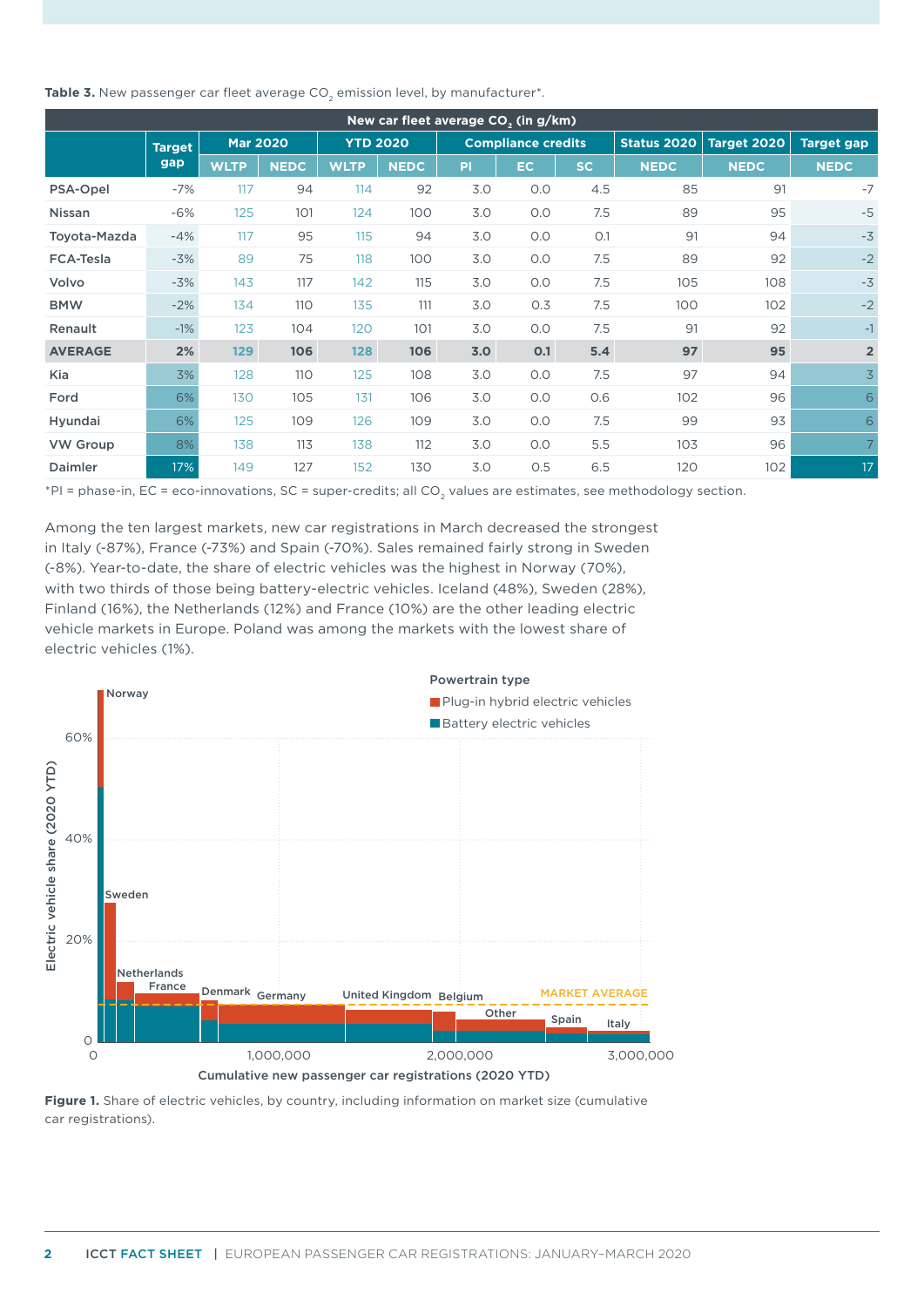**Table 4.** New passenger car registrations, by country.

| <b>New car registrations</b> |                 |                 |                 |                 |  |  |  |
|------------------------------|-----------------|-----------------|-----------------|-----------------|--|--|--|
|                              | <b>Mar 2020</b> | <b>Mar 2019</b> | <b>YTD 2020</b> | <b>YTD 2019</b> |  |  |  |
| <b>United Kingdom</b>        | 254,684         | $-44%$          | 483,557         | $-31%$          |  |  |  |
| Germany                      | 215,119         | -38%            | 701,362         | $-20%$          |  |  |  |
| France                       | 61,778          | $-73%$          | 362,635         | $-34%$          |  |  |  |
| Spain                        | 39,262          | $-70%$          | 229,561         | $-31%$          |  |  |  |
| Poland                       | 29,664          | $-41%$          | 107,662         | $-23%$          |  |  |  |
| <b>Netherlands</b>           | 29,496          | $-23%$          | 103,203         | $-11%$          |  |  |  |
| <b>Belgium</b>               | 29,196          | $-47%$          | 128,590         | $-18%$          |  |  |  |
| Italy                        | 28,521          | $-87%$          | 347,922         | -42%            |  |  |  |
| Sweden                       | 27,720          | $-8%$           | 66,908          | $-10%$          |  |  |  |
| Austria                      | 10,763          | $-66%$          | 54,947          | $-32%$          |  |  |  |
| Other                        | 126,031         | $-40%$          | 465,097         | $-18%$          |  |  |  |
| <b>ALL</b>                   | 852,234         | $-52%$          | 3,051,444       | $-27%$          |  |  |  |

Table 5. Share of electric vehicles, by country.

| <b>Share of electric vehicles</b> |                 |                 |                 |  |  |  |
|-----------------------------------|-----------------|-----------------|-----------------|--|--|--|
|                                   | <b>Mar 2020</b> | <b>YTD 2020</b> | <b>YTD 2019</b> |  |  |  |
| Sweden                            | 28%             | 28%             | 13%             |  |  |  |
| <b>Netherlands</b>                | 17%             | 12%             | 9%              |  |  |  |
| Other                             | 15%             | 10%             | 7%              |  |  |  |
| <b>France</b>                     | 12%             | 10%             | 3%              |  |  |  |
| <b>AVERAGE</b>                    | 10%             | 7%              | 3%              |  |  |  |
| Austria                           | 10%             | 7%              | 4%              |  |  |  |
| Germany                           | 9%              | 8%              | 3%              |  |  |  |
| <b>Belgium</b>                    | 8%              | 6%              | 3%              |  |  |  |
| <b>United Kingdom</b>             | 7%              | 7%              | 2%              |  |  |  |
| Italy                             | 4%              | 2%              | $O\%$           |  |  |  |
| Spain                             | 3%              | 3%              | $1\%$           |  |  |  |
| Poland                            | 1%              | 1%              | $O\%$           |  |  |  |

In Germany, the share of electric vehicles remained below 4% throughout the year 2019, but then increased to 7% in January and February and 9% in March 2020. This strong uptake is likely influenced by a decision taken by the German government in November 2019. As a result, the purchase premium for electric vehicles was increased to a maximum of 6,000 EUR, with half of the amount to be provided by the government and the other half by the car manufacturer. In parallel, the company car tax rate for electric vehicles was reduced from 0.5% to 0.25%. About 50% of the electric vehicles newly registered in Germany are battery electric.



**Figure 2.** Share of electric vehicles, spotlight of the month (Germany).